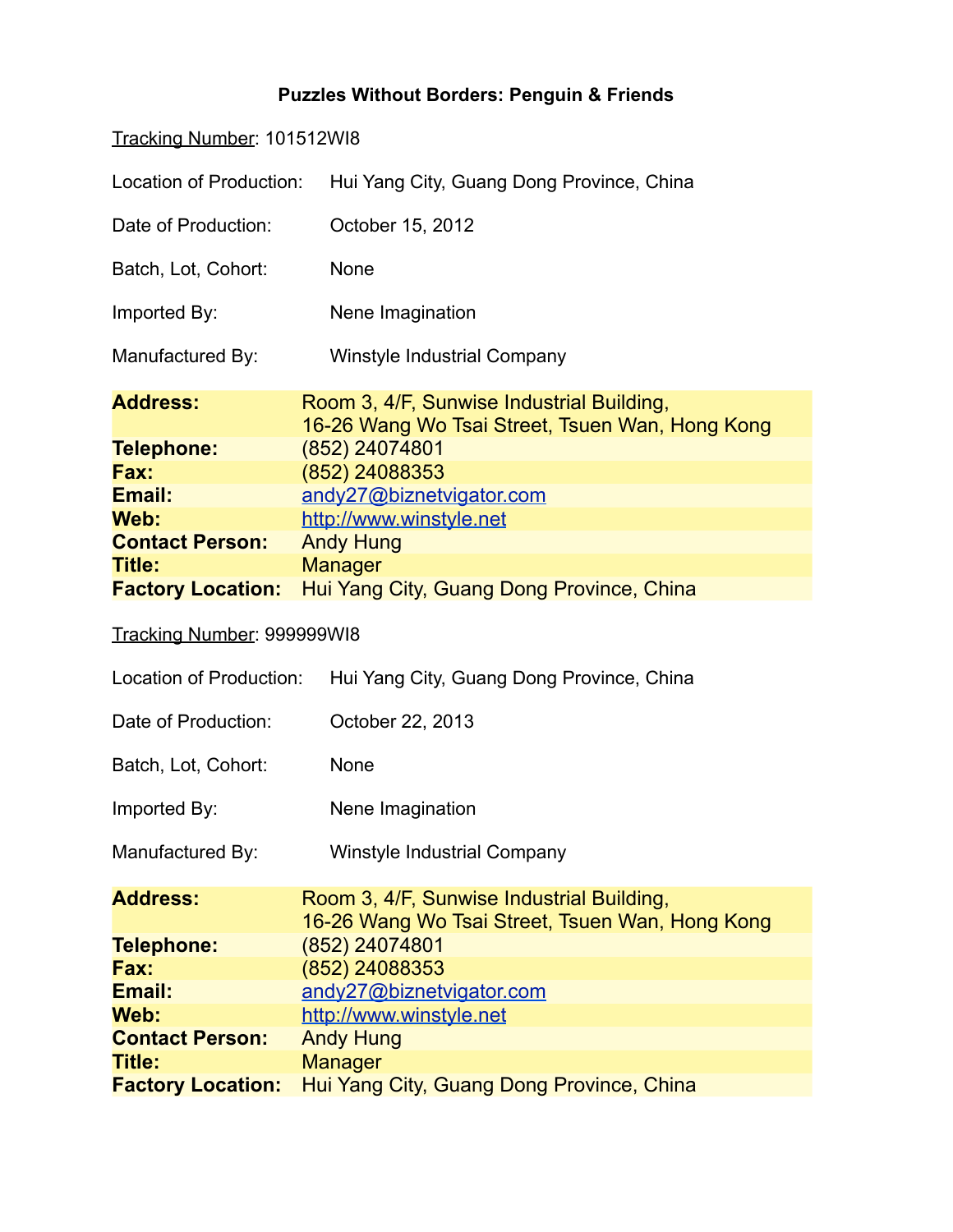## **Puzzles Without Borders: Turtle & Friends**

| Tracking Number: 101512WI8 |                                                                                              |  |
|----------------------------|----------------------------------------------------------------------------------------------|--|
| Location of Production:    | Hui Yang City, Guang Dong Province, China                                                    |  |
| Date of Production:        | October 15, 2012                                                                             |  |
| Batch, Lot, Cohort:        | <b>None</b>                                                                                  |  |
| Imported By:               | Nene Imagination                                                                             |  |
| Manufactured By:           | <b>Winstyle Industrial Company</b>                                                           |  |
| <b>Address:</b>            | Room 3, 4/F, Sunwise Industrial Building,<br>16-26 Wang Wo Tsai Street, Tsuen Wan, Hong Kong |  |
| <b>Telephone:</b>          | (852) 24074801                                                                               |  |
| <b>Fax:</b>                | (852) 24088353                                                                               |  |
| Email:                     | andy27@biznetvigator.com                                                                     |  |
| Web:                       | http://www.winstyle.net                                                                      |  |
| <b>Contact Person:</b>     | <b>Andy Hung</b>                                                                             |  |
| Title:                     | <b>Manager</b>                                                                               |  |
| <b>Factory Location:</b>   | Hui Yang City, Guang Dong Province, China                                                    |  |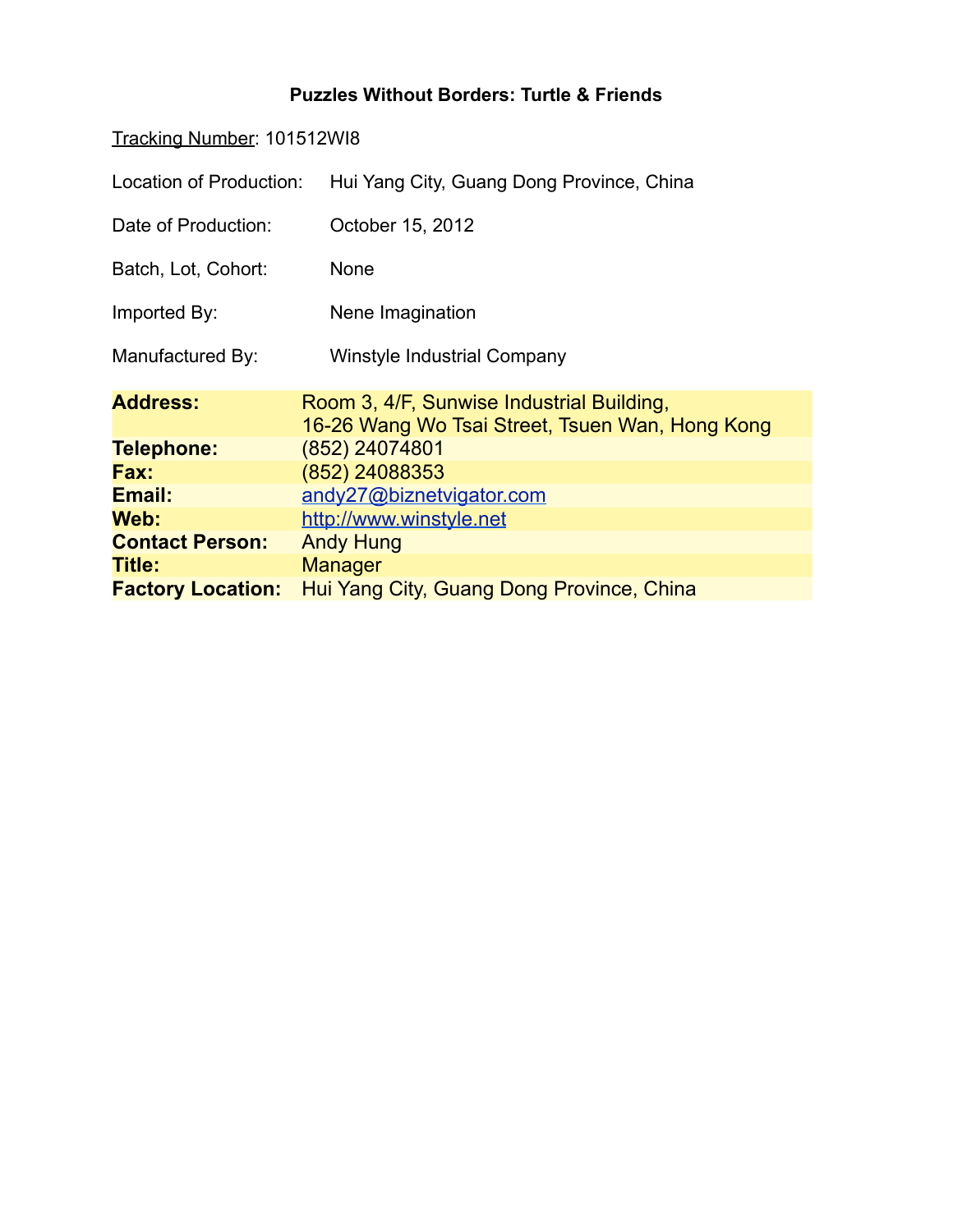## **Tiles of Infinity**

| Tracking Number: 101512WI8           |                                                                                                                                                        |
|--------------------------------------|--------------------------------------------------------------------------------------------------------------------------------------------------------|
| Tiles:<br>Location of Production:    | Hui Yang City, Guang Dong Province, China                                                                                                              |
| Date of Production:                  | October 15, 2012                                                                                                                                       |
| Batch, Lot, Cohort:                  | None                                                                                                                                                   |
| Imported By:                         | Nene Imagination                                                                                                                                       |
| Manufactured By:                     | <b>Winstyle Industrial Company</b>                                                                                                                     |
| <b>Address:</b>                      | Room 3, 4/F, Sunwise Industrial Building,<br>16-26 Wang Wo Tsai Street, Tsuen Wan, Hong Kong                                                           |
| <b>Telephone:</b>                    | (852) 24074801                                                                                                                                         |
| Fax:                                 | (852) 24088353                                                                                                                                         |
| Email:                               | andy27@biznetvigator.com                                                                                                                               |
| Web:                                 | http://www.winstyle.net                                                                                                                                |
| <b>Contact Person:</b>               | <b>Andy Hung</b>                                                                                                                                       |
| <b>Title:</b>                        | <b>Manager</b>                                                                                                                                         |
| <b>Factory Location:</b>             | Hui Yang City, Guang Dong Province, China                                                                                                              |
| Bags:<br>Location of Production:     | Sukeng Industrial Zone, Changping Town, Dongguan<br>City, China                                                                                        |
| Date of Production:                  | May 20, 2013                                                                                                                                           |
| Batch, Lot, Cohort:                  | None                                                                                                                                                   |
| Imported By:                         | Nene Imagination                                                                                                                                       |
| Manufactured By:<br>Address:<br>Tel: | DongGuan Shengyan Industrial Co., Itd<br>No 10, YaYuan Street, JiTiGang, Huang Jiang Town,<br>DongGuan City, GuangDong Provice, China<br>0769-83620770 |
| Fax:                                 | 0769-82201702                                                                                                                                          |
| Phone:                               | +0086 18925439120                                                                                                                                      |
| Website:                             | www.shengyan1688.com/dn                                                                                                                                |
| Skype:                               | integrity1688                                                                                                                                          |
| Contact:                             | Linda Lin                                                                                                                                              |
| Email:                               | linda66366@gmail.com                                                                                                                                   |